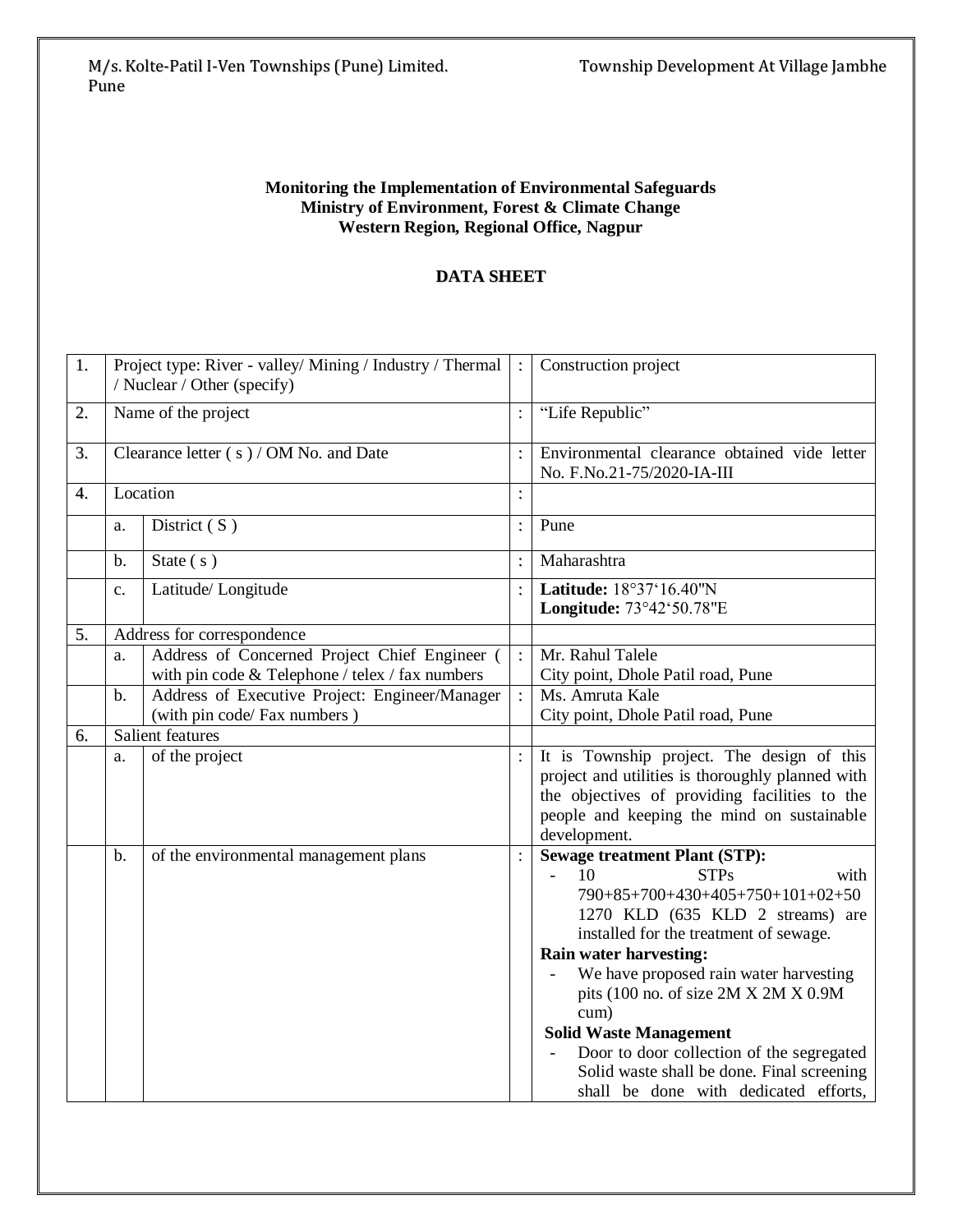## M/s. Kolte-Patil I-Ven Townships (Pune) Limited. Township Development At Village Jambhe Pune

| 7.  |                         | Breakup of the project area                                                                            |                | inside a shade on raised platform.<br>The non-bio-degradable wastes hall be<br>disposed through the authorized contactor<br>SWACH.<br>The bio-degradable waste<br>will<br>be<br>subjected to treatment in Organic Waste<br>Convertor. |
|-----|-------------------------|--------------------------------------------------------------------------------------------------------|----------------|---------------------------------------------------------------------------------------------------------------------------------------------------------------------------------------------------------------------------------------|
|     | a.                      | submergence area forest &                                                                              |                | Non forest                                                                                                                                                                                                                            |
|     |                         | non-forest                                                                                             |                |                                                                                                                                                                                                                                       |
|     | b.                      | Others                                                                                                 |                | Total Plot Area (sq. m.) - 1581344.18 Sq.m                                                                                                                                                                                            |
|     |                         |                                                                                                        |                | Proposed<br>Built-up Area<br>(FSI<br>$&$ Non-<br>FSI)(Sq.m.): 428805.31 Sq.m                                                                                                                                                          |
| 8.  |                         | Breakup of the project affected Population with<br>enumeration of Those losing houses / dwelling units |                | Not Applicable.                                                                                                                                                                                                                       |
|     |                         | Only agricultural land only, both Dwelling units &                                                     |                |                                                                                                                                                                                                                                       |
|     |                         | agricultural Land & landless labourers/artisan                                                         |                |                                                                                                                                                                                                                                       |
|     | a.                      | SC, ST/Adivasis                                                                                        |                | Not Applicable                                                                                                                                                                                                                        |
|     | b.                      | Others                                                                                                 |                | Not Applicable                                                                                                                                                                                                                        |
|     |                         | (Please indicate whether these Figures are based                                                       |                |                                                                                                                                                                                                                                       |
|     |                         | on any scientific And systematic survey carried                                                        |                |                                                                                                                                                                                                                                       |
|     |                         | out Or only provisional figures, it a Survey is<br>carried out give details And years of survey)       |                |                                                                                                                                                                                                                                       |
|     |                         |                                                                                                        |                |                                                                                                                                                                                                                                       |
| 9.  |                         | <b>Financial details</b>                                                                               | $\cdot$        |                                                                                                                                                                                                                                       |
|     | a.                      | Project cost as originally planned and subsequent revised estimates and the year of price reference :  |                |                                                                                                                                                                                                                                       |
|     | 1.                      | Total Cost of the Project                                                                              |                | Rs. 6680.93/- Crores Only.                                                                                                                                                                                                            |
|     | b.                      | Allocation made for environ-mental management                                                          | $\ddot{\cdot}$ | EMP<br>budgetary allocation for<br>following                                                                                                                                                                                          |
|     |                         | plans with item wise and year wise Break-up.                                                           |                | environmental protection measures                                                                                                                                                                                                     |
|     |                         |                                                                                                        |                | During Construction phase:<br>Capital Cost: 15.35 Cr                                                                                                                                                                                  |
|     |                         |                                                                                                        |                |                                                                                                                                                                                                                                       |
|     | c.                      | Benefit cost ratio / Internal rate of Return and the<br>year of assessment                             |                | During operational Phase:                                                                                                                                                                                                             |
|     | d.                      | Whether $(c)$ includes the                                                                             |                | Total set up Cost: 314 Cr                                                                                                                                                                                                             |
|     |                         | Cost of environmental management as shown in                                                           |                | O & M cost :55.5 Cr/Annum                                                                                                                                                                                                             |
|     |                         | the above.                                                                                             |                |                                                                                                                                                                                                                                       |
|     | e.                      | Actual expenditure incurred on the project so far                                                      |                | <b>PART III</b>                                                                                                                                                                                                                       |
|     | f.                      | Actual expenditure incurred on the environmental                                                       |                | <b>PART III</b>                                                                                                                                                                                                                       |
|     |                         | management plans so far                                                                                |                |                                                                                                                                                                                                                                       |
|     |                         |                                                                                                        |                |                                                                                                                                                                                                                                       |
| 10. | Forest land requirement |                                                                                                        |                | Not Applicable                                                                                                                                                                                                                        |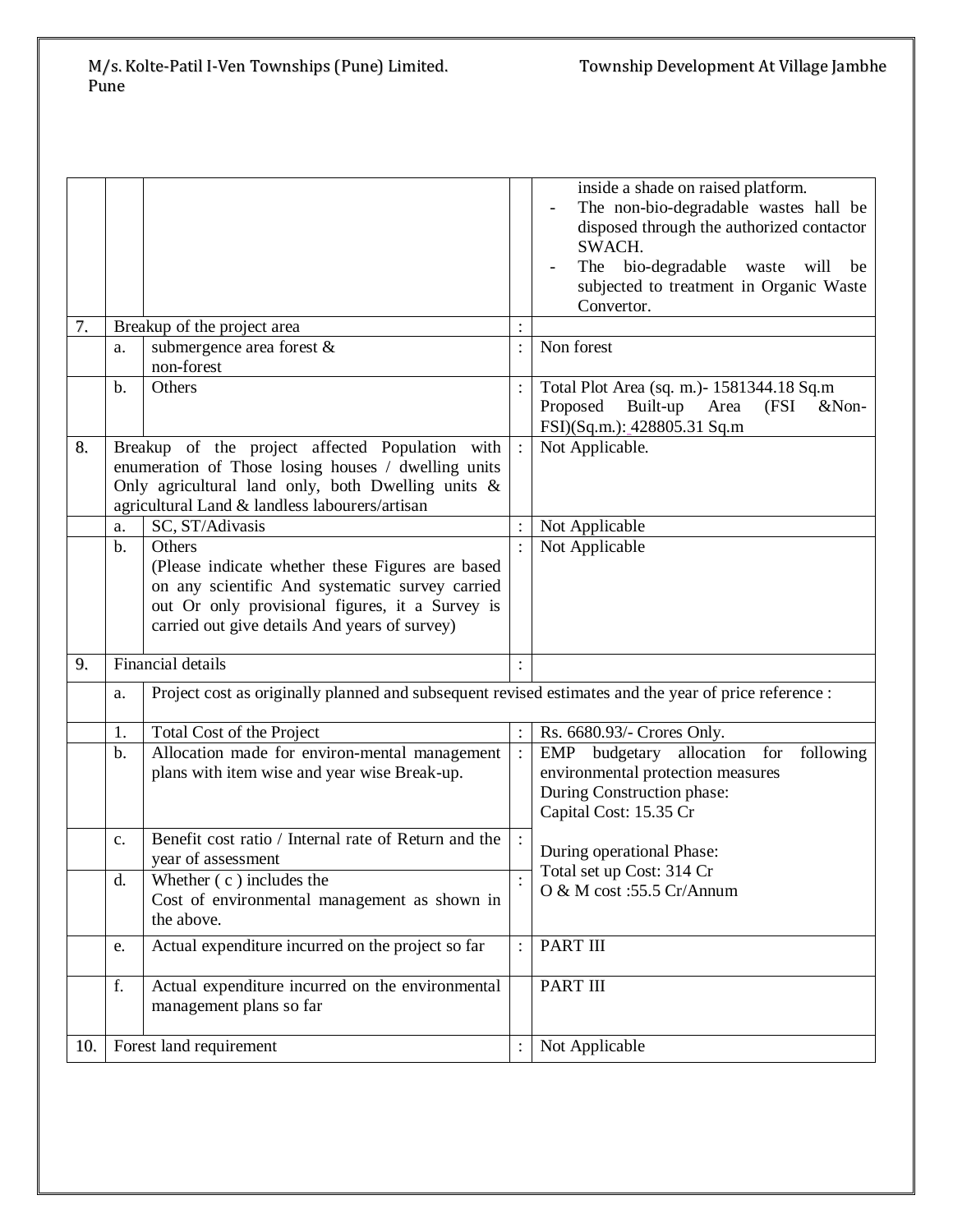|     | a.             | The status of approval for diversion of forest land                                                                                                 |                      | Not Applicable                    |                                                    |
|-----|----------------|-----------------------------------------------------------------------------------------------------------------------------------------------------|----------------------|-----------------------------------|----------------------------------------------------|
|     |                | for non-forestry use                                                                                                                                |                      |                                   |                                                    |
|     | b.             | The status of clearing felling                                                                                                                      |                      | Not Applicable                    |                                                    |
|     | $\mathbf{c}$ . | The status of compensatory afforestation, it any                                                                                                    | $\ddot{\cdot}$       | Not Applicable                    |                                                    |
|     | d.             | Comments on the viability $\&$ sustainability of<br>compensatory afforestation program in the light of<br>actual field experience so far            |                      | Not Applicable                    |                                                    |
| 11. |                | The status of clear felling in Non-forest areas (such as<br>submergence area of reservoir, approach roads), it any<br>with quantitative information | ÷                    | Not Applicable                    |                                                    |
| 12. |                | Status of construction                                                                                                                              |                      | R <sub>2</sub>                    | 38 Row Houses, 42<br>Twin Bungalows -<br>Completed |
|     |                |                                                                                                                                                     |                      | R <sub>3</sub>                    | 2 Buildings                                        |
|     |                |                                                                                                                                                     |                      | R4                                | 5 Buildings                                        |
|     |                |                                                                                                                                                     |                      | R <sub>6</sub>                    | 2 Buildings                                        |
|     |                |                                                                                                                                                     |                      | R7                                | 5 Buildings                                        |
|     |                |                                                                                                                                                     |                      | U <sub>8</sub>                    | 2 Building                                         |
|     |                |                                                                                                                                                     |                      | E1                                | 1 Building                                         |
|     |                |                                                                                                                                                     |                      | R <sub>1</sub>                    | 2 Buildings                                        |
|     |                |                                                                                                                                                     |                      | A5 (Police Station)               | 1 Building                                         |
|     |                |                                                                                                                                                     |                      | R <sub>16</sub>                   | 2Buildings                                         |
|     |                |                                                                                                                                                     |                      | <b>Total</b>                      | 21Completed                                        |
|     | a.             | Date of commencement<br>(Actual and/or planned)                                                                                                     | $\ddot{\phantom{a}}$ | May 2012                          |                                                    |
|     | b.             | Date of completion<br>Actual and/or planned)                                                                                                        |                      | In progress                       |                                                    |
| 13. |                | Reasons for the delay if the Project is yet to start                                                                                                | $\ddot{\cdot}$       | Construction work is in progress. |                                                    |
| 14  |                | Dates of site visits                                                                                                                                | $\vdots$             |                                   |                                                    |
|     | a.             | The dates on which the project was monitored by<br>the Regional Office on previous Occasions, if any                                                |                      | 20 Feb. 2022                      |                                                    |
|     | $\mathbf b$ .  | Date of site visit for this monitoring report                                                                                                       |                      | 20 Feb. 2022                      |                                                    |